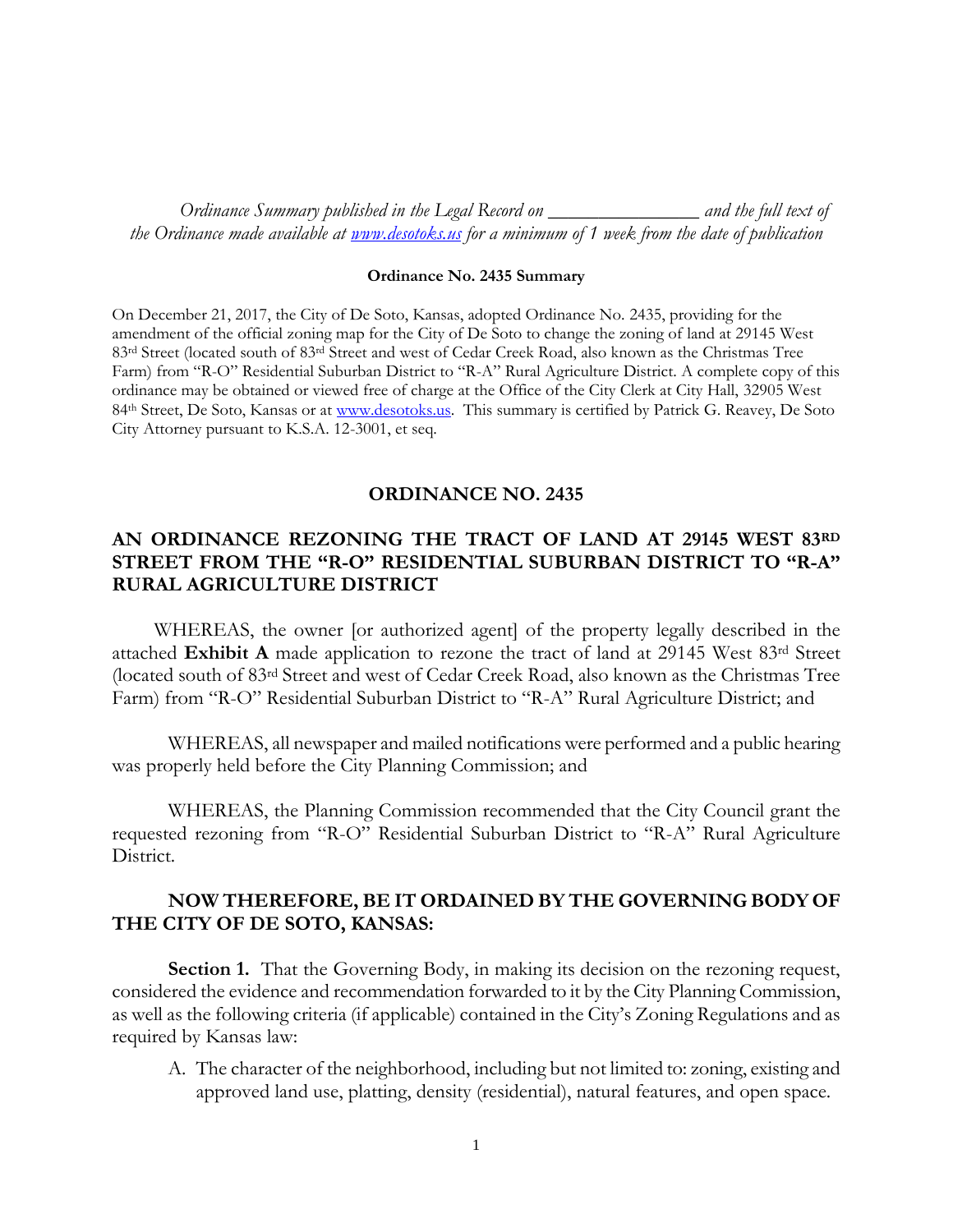- B. Consideration of rezoning applications requesting Planned Development Districts for multifamily and non-residential uses should include architectural style, building materials, height, structural mass, siting, and lot coverage.
- C. Compatibility of the proposed zoning and uses permitted therein with the zoning and uses of nearby properties.
- D. Suitability of the uses to which the property has been restricted under its existing zoning.
- E. Length of time property has remained vacant as zoned.
- F. The extent to which there is a need in the community for the uses allowed in the proposed zoning.
- G. The availability and adequacy of required utilities and services to serve the uses allowed in the proposed zoning. These utilities and services include, but are not limited to, sanitary and storm sewers, water, electrical and gas service, police and fire protection, schools, parks and recreation facilities and services, and other similar public facilities and services.
- H. The extent to which the uses allowed in the proposed zoning would adversely affect the capacity or safety of that portion of the road network influenced by the uses, or present parking problems in the vicinity of the property.
- I. The environmental impacts that the uses allowed in the proposed zoning would create (if any) including, but not limited to, excessive storm water runoff, water pollution, air pollution, noise pollution, excessive nighttime lighting or other environmental harm.
- J. The economic impact on the community from the uses allowed in the proposed zoning.
- K. The extent to which the zoning amendment may detrimentally affect nearby property.
- L. The relative gain (if any) to the public health, safety, and welfare from a denial of the rezoning application as compared to the hardship imposed upon the rezoning applicant from such denial.
- M. Consistency with the Comprehensive Plan, Utilities and Facilities Plans, Capital Improvement Plan, Area Plans, ordinances, policies, and applicable City Code of the City of De Soto.
- N. The recommendation of professional staff.

**Section 2.** That the Governing Body hereby adopts the recommendation by the Planning Commission to approve the rezoning of the property, described in **Exhibit A** attached